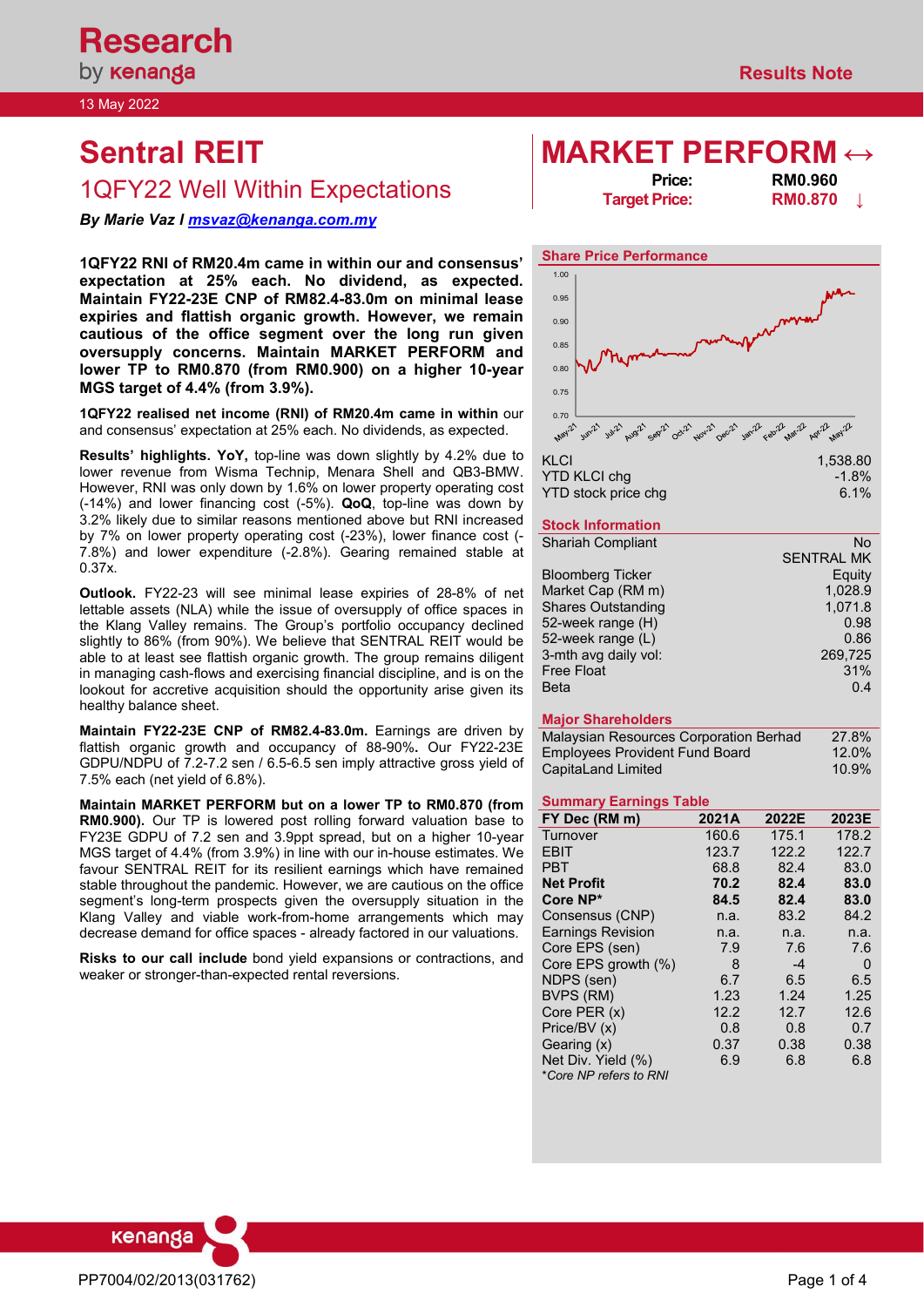## **Sentral REIT Results Note Results Note**

## 13 May 2022

| <b>Results Highlight</b>                               |             |         |          |             |          |  |
|--------------------------------------------------------|-------------|---------|----------|-------------|----------|--|
| FYE 31 Dec (RM m)                                      | <b>1Q22</b> | 4Q21    | QoQ      | <b>1Q21</b> | YoY      |  |
| Gross revenue                                          | 39.3        | 40.6    | $-3.2%$  | 41.0        | $-4.2%$  |  |
| Prop Opex                                              | $-8.3$      | $-10.7$ | $-23.0%$ | $-9.6$      | $-14.2%$ |  |
| NPI excl unrealised rental income                      | 31.0        | 29.9    | 3.8%     | 31.4        | $-1.2%$  |  |
| Interest Income                                        | 0.5         | 1.0     | $-55.0%$ | 0.5         | $-5.5%$  |  |
| Gain on divestment prop                                | 0.0         | 0.0     | n.a.     | 0.0         | n.a.     |  |
| Surplus on revaluation                                 | 0.0         | $-15.7$ | n.m.     | 0.0         | n.m.     |  |
| <b>Total Trust Income</b>                              | 30.4        | 15.2    | 99.9%    | 31.9        | $-4.7%$  |  |
| Expenditure                                            | $-3.8$      | $-4.0$  | $-2.8%$  | $-3.5$      | 8.9%     |  |
| <b>Finance Cost</b>                                    | $-7.3$      | $-7.9$  | $-7.8%$  | $-7.7$      | $-5.0%$  |  |
| <b>Income Before Tax</b>                               | 19.3        | 3.3     | 476.5%   | 20.7        | $-6.8%$  |  |
| Tax                                                    | 0.0         | 1.5     | n.m.     | 0.0         | n.m.     |  |
| Net Income                                             | 19.3        | 4.8     | 302.1%   | 20.7        | $-6.8%$  |  |
| <b>Realised Net income (RNI)</b>                       | 20.4        | 19.0    | 7.0%     | 20.7        | $-1.6%$  |  |
| Core EPU (sen)                                         | 1.90        | 1.78    | 7.0%     | 1.93        | $-1.6%$  |  |
| DPU (sen)                                              | 0.00        | 3.98    | n.m.     | 0.00        | n.m.     |  |
| NAV/unit (RM)                                          | 1.21        | 1.23    |          | 1.22        |          |  |
| Gearing (x)                                            | 0.37        | 0.37    |          | 0.38        |          |  |
| <b>NPI Margins</b>                                     | 79.0%       | 73.6%   |          | 76.6%       |          |  |
| <b>RNI Margins</b><br>Source: Company Kenanga Pesearch | 51.8%       | 46.9%   |          | 50.4%       |          |  |

*Source: Company, Kenanga Research*

*This section is intentionally left blank*

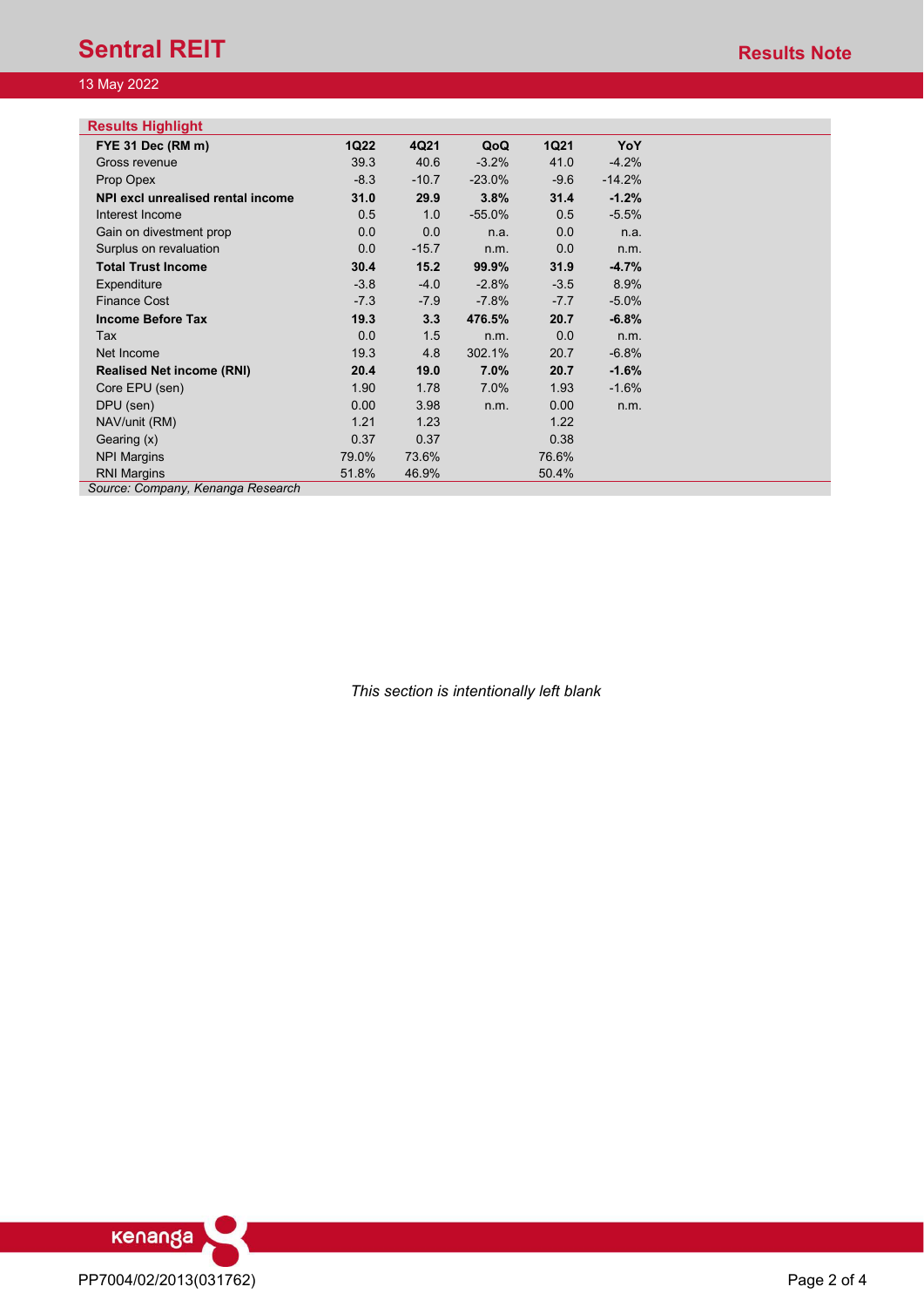## **Sentral REIT** Results Note

## 13 May 2022

| Last<br><b>Price</b>         | <b>Market</b> | <b>Shariah</b>   | <b>Current</b> |         | <b>Revenue Growth</b> |          | <b>Core Earnings</b> |                                                              | PER (x) - Core Earnings |      | PBV (x) |                       | ROE (%) | <b>Net</b><br>Div.Yld.<br>(%) | Target                | Rating    |
|------------------------------|---------------|------------------|----------------|---------|-----------------------|----------|----------------------|--------------------------------------------------------------|-------------------------|------|---------|-----------------------|---------|-------------------------------|-----------------------|-----------|
| (RM)                         | Cap<br>(RM'm) | <b>Compliant</b> | <b>FYE</b>     |         |                       |          |                      | Hist.                                                        |                         |      | Hist.   | $1-Yr.$<br>Fwd.       |         |                               | <b>Price</b><br>(RM)  |           |
| <b>MREITS UNDER COVERAGE</b> |               |                  |                |         |                       |          |                      |                                                              |                         |      |         |                       |         |                               |                       |           |
| 1.90                         | 3,105.6       | Y                | 12/2022        | 8.7%    | 9.1%                  | 10.4%    | 9.9%                 | 23.8                                                         | 21.1                    | 19.0 | 1.2     | 1.2                   | 6.2%    | 4.4%                          | 2.10                  | OP        |
| 0.575                        | 1,239.2       | N                | 12/2022        | 46.1%   | 2.5%                  | 150.3%   | 3.3%                 | 28.8                                                         | 11.5                    | 11.5 | 0.5     | 0.5                   | 2.6%    | 7.3%                          | 0.560                 | <b>MP</b> |
| 1.64                         | 5,870.3       | N                | 12/2022        | 33.5%   | 2.0%                  | 46.6%    | 2.0%                 | 27.3                                                         | 20.5                    | 20.5 | 1.5     | 1.5                   | 6.2%    | 4.5%                          | 1.55                  | <b>MP</b> |
| 6.73                         | 12,149.9      | Y                | 12/2022        | $-4.4%$ | 17.4%                 | $-1.0%$  | 20.6%                | 22.4                                                         | 22.4                    | 18.7 | 0.9     | 0.9                   | 5.4%    | 4.0%                          | 6.90                  | OP        |
| 0.960                        | 1,028.9       | N                | 12/2022        | 9.0%    | 1.8%                  | $-2.5%$  | 0.7%                 | 12.2                                                         | 12.7                    | 12.6 | 0.8     | 0.8                   | 5.3%    | 6.8%                          | 0.870                 | <b>MP</b> |
| 1.36                         | 4,151.8       | N.               | 12/2022        | 25.0%   | 2.0%                  | 91.4%    | 2.2%                 | 34.0                                                         | 17.0                    | 17.0 | 1.1     | 1.1                   | 6.0%    | 5.4%                          | 1.45                  | <b>OP</b> |
| 1.47                         | 5,034.5       | N                | 12/2022        | 7.6%    | 5.0%                  | $-21.3%$ | 21.7%                | 18.4                                                         | 29.4                    | 18.4 | 1.0     | 1.0                   | 5.4%    | 3.0%                          | 1.35                  | <b>MP</b> |
|                              |               |                  |                | 17.9%   | 5.7%                  | 39.1%    | 8.6%                 | 23.8                                                         | 19.2                    | 16.8 | 1.0     | 1.0                   | 5.3%    | 5.1%                          |                       |           |
|                              |               |                  |                |         |                       |          |                      | <b>Growth</b><br>1-Yr. Fwd. 2-Yr. Fwd. 1-Yr. Fwd. 2-Yr. Fwd. |                         |      |         | 1-Yr. Fwd. 2-Yr. Fwd. |         |                               | 1-Yr. Fwd. 1-Yr. Fwd. |           |